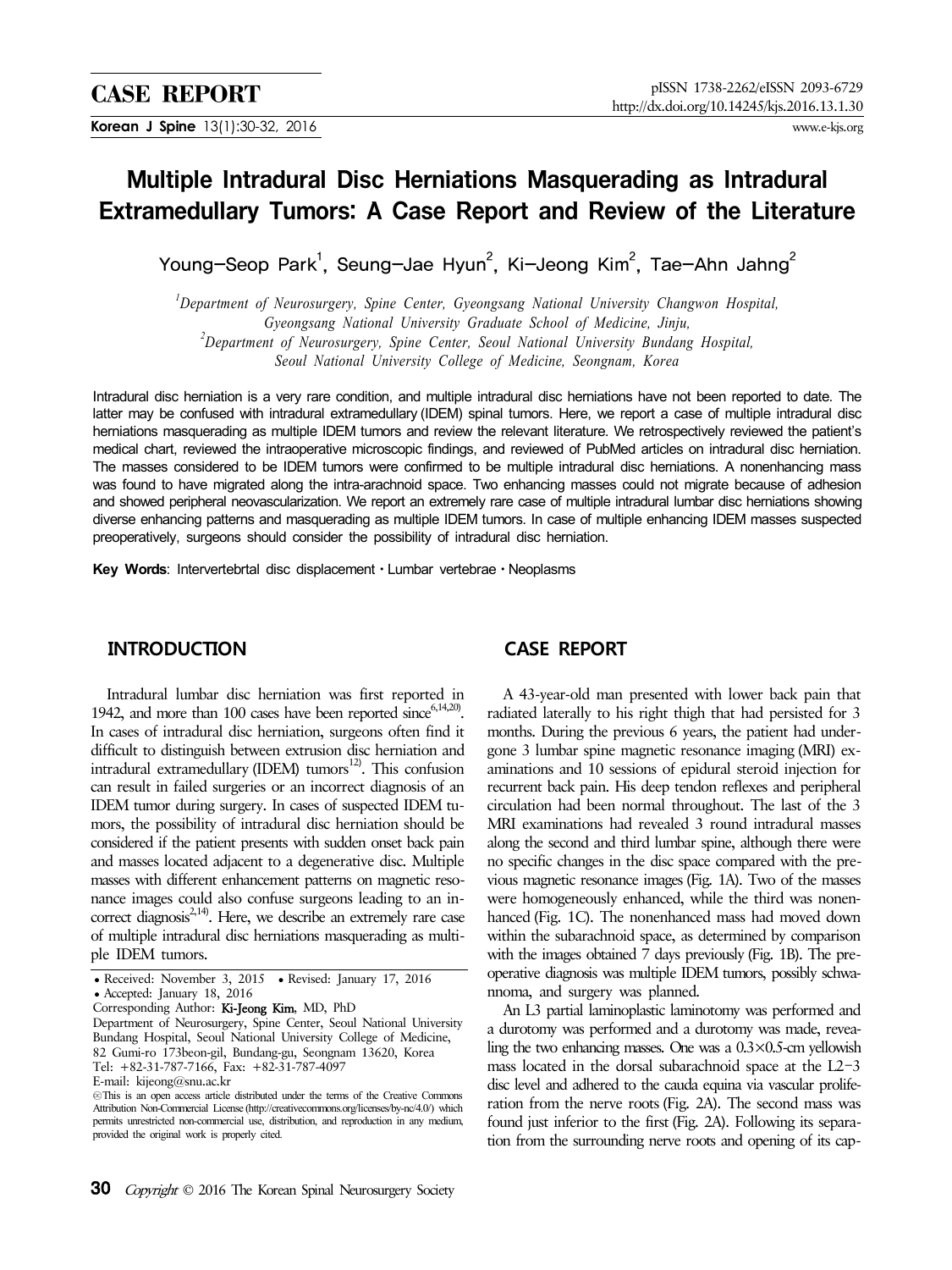

Fig. 1. Preoperative magnetic resonance imaging of the lumbar spine. Compared with previous sagittal T2-weighted image (A), follow-up magnetic resonance image shows migration of mass from the L2/3 to L3/4 level (arrow) (B). (C) The main mass shows near complete enhancement.



Fig. 2. Intraoperative photographs. (A) After durotomy, 2 masses were found at the L3/4 level. (B, C) The main mass was removed after coagulation and incision of the surface. (D) The mass that was found to have migrated was detected on exploration of the cauda equina.

sule-like surface, the mass was removed completely (Fig. 2B, C). A frozen section biopsy confirmed that the mass was composed of degenerated disc material. After careful exploration of the cauda equine, the third mass that was found to be nonenhanced and migrating along the cerebrospinal fluid space on MRI was found at the L2/3 level; it was nonvascular and did not adhere to the cauda equina (Fig. 2D). Following surgery, the patient's back and right leg pain improved. Pathological examination of the surgical specimen showed degenerated fibrocartilage, partial capillary proliferation, interstitial edema, and inflammation in parts of the ventral dura mater.

#### **DISCUSSION**

Because of their numerous and various clinical presenta-

tions, preoperative diagnosis of intradural disc herniations is very difficult<sup>1,7,16)</sup>. The most commonly associated symptom is acute exacerbation of back pain, although this is not specific for intradural disc herniation. Several pathophysiologic mechanisms of intradural herniations have been postulated. Blikra<sup>3)</sup> observed anatomic adhesions between the posterior longitudinal ligament (PLL) and dura in a cadaver study. Other studies suggest that previous surgery could increase the risk of intra- $\frac{30}{20}$  and  $\frac{5,19}{20}$ . These findings together with presentation in older age contradict the congenital malformation theory<sup>5,18)</sup>.

Contrast-enhanced MRI is the gold standard for the diagnosis of intradural disc herniations<sup>7,8</sup>); however, as in this case, diagnoses are often made during surgery<sup>11,13)</sup>. Despite this, contrast-enhanced MRI is required for the differential diagnosis of spinal IDEM tumors such as schwannomas or meningiomas<sup>11,17</sup>. Rim enhancement is a typical feature of these tumors and is caused by chronic granulation tissue and/or peripheral neovascularization $11$ <sup>11</sup>. In some cases, rim enhancements of the lesion and PLL discontinuity were found on gadoliniumenhanced  $MRI<sup>4</sup>$ .

Computed tomography of intradural discs reveal an increased frequency of air densities in the intradural space<sup>9,13)</sup>. Dural perforations can also be observed in the discographies<sup>4)</sup>. Myelography is also useful in detecting complete blockage in  $71\%$  of cases of intradural disc herniation<sup>1</sup>. Of note however, similar imaging findings have been noted in cases of other types of disc herniation as well as IDEM tumors<sup>1,10</sup>.

Obesity (as in this case); events that rapidly increase intradiscal pressure, such as trauma; history of treatment for lumbar disc disease; and dramatic changes in MRI findings within a short duration are features more likely to be associated with intradural disc herniation than with IDEM tumors $^{15}$ . Although contrast-enhanced MRI is the best modality for diagnosis, in most cases of symptomatic disc herniation, physicians do not have to access to contrast-enhanced MRI. In certain cases of intradural disc herniation, extradural extrusion seems like the most logical diagnosis based on MRI findings<sup>4)</sup>. In this case, if disc material was not found in the extradural space, most surgeons would conclude that the surgical level of the spine was incorrect. If the vertebral surgical level is correct, surgeons should consider the possibility of an intradural disc herniation and, accordingly, intradural exploration should be conducted. However, it is important to check the rupture point of dura matter before intradural exploration<sup>13)</sup>. The anterolateral portion of the dura matter should be inspected because this is a common route for disc migration into the intradural space. If disc material is found, pathological examination should be performed to confirm the diagnosis. Unlike in most cases, we used contrast-enhanced MRI to detect 3 masses at different levels with different enhancement patterns. Intradural disc herniation was difficult to diagnose based on this information. However, the change in position of the nonenhancing mass between the last two MRI examinations was an important indicator of a possible intradural disc herniation.